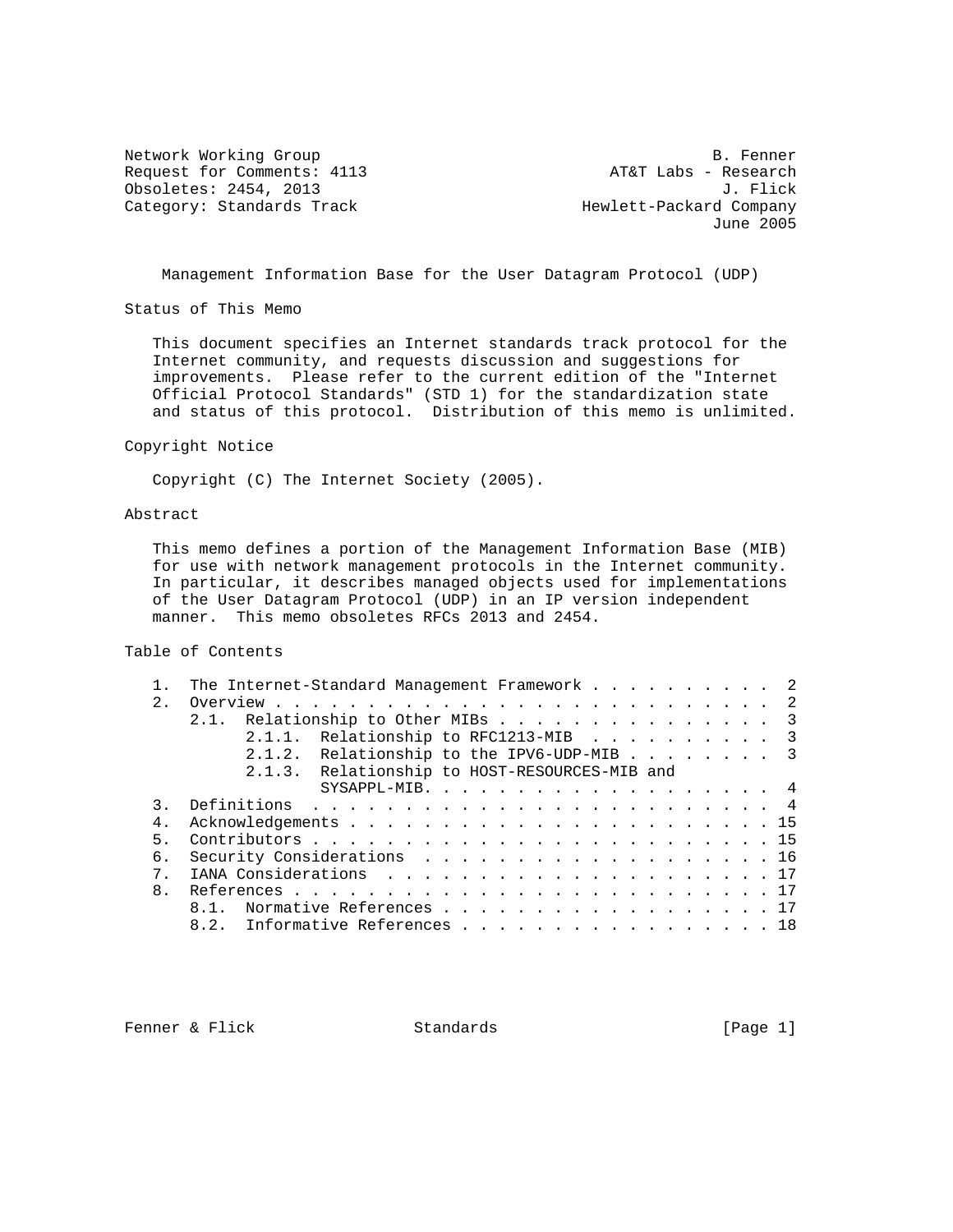1. The Internet-Standard Management Framework

 For a detailed overview of the documents that describe the current Internet-Standard Management Framework, please refer to section 7 of RFC 3410 [RFC3410].

 Managed objects are accessed via a virtual information store, termed the Management Information Base or MIB. MIB objects are generally accessed through the Simple Network Management Protocol (SNMP). Objects in the MIB are defined using the mechanisms defined in the Structure of Management Information (SMI). This memo specifies a MIB module that is compliant to the SMIv2, which is described in STD 58, RFC 2578 [RFC2578], STD 58, RFC 2579 [RFC2579] and STD 58, RFC 2580 [RFC2580].

2. Overview

 This memo defines a portion of the Management Information Base (MIB) for use with network management protocols in the Internet community. In particular, it describes managed objects used for implementations of the User Datagram Protocol (UDP), as defined in RFC 768 [RFC0768], in an IP version independent manner.

 The current UDP-MIB defined in this memo consists of one table and a group of scalars:

- o The udp group of scalars reports parameters and statistics of a UDP protocol engine. Two scalars, udpHCInDatagrams and udpHCOutDatagrams, have been added to this group since the publication of RFC 2013 [RFC2013] in order to provide high capacity counters for fast networks. Discontinuities in the values of the counters in this group are indicated by discontinuities in the value of the sysUpTime object, which is defined in RFC 3418 [RFC3418].
- o The udpEndpointTable provides access to status information for all UDP endpoints handled by a UDP protocol engine. The table provides for strictly listening endpoints, as with the historical udpTable, and also for "connected" UDP endpoints, which only accept packets from a given remote system. It also reports identification of the operating system level processes that handle UDP connections. Addresses and ports of UDP endpoints in this table are represented using the InetAddressType, InetAddress, and InetPortNumber textual conventions defined in RFC 4001 [RFC4001].

Fenner & Flick Standards (Page 2)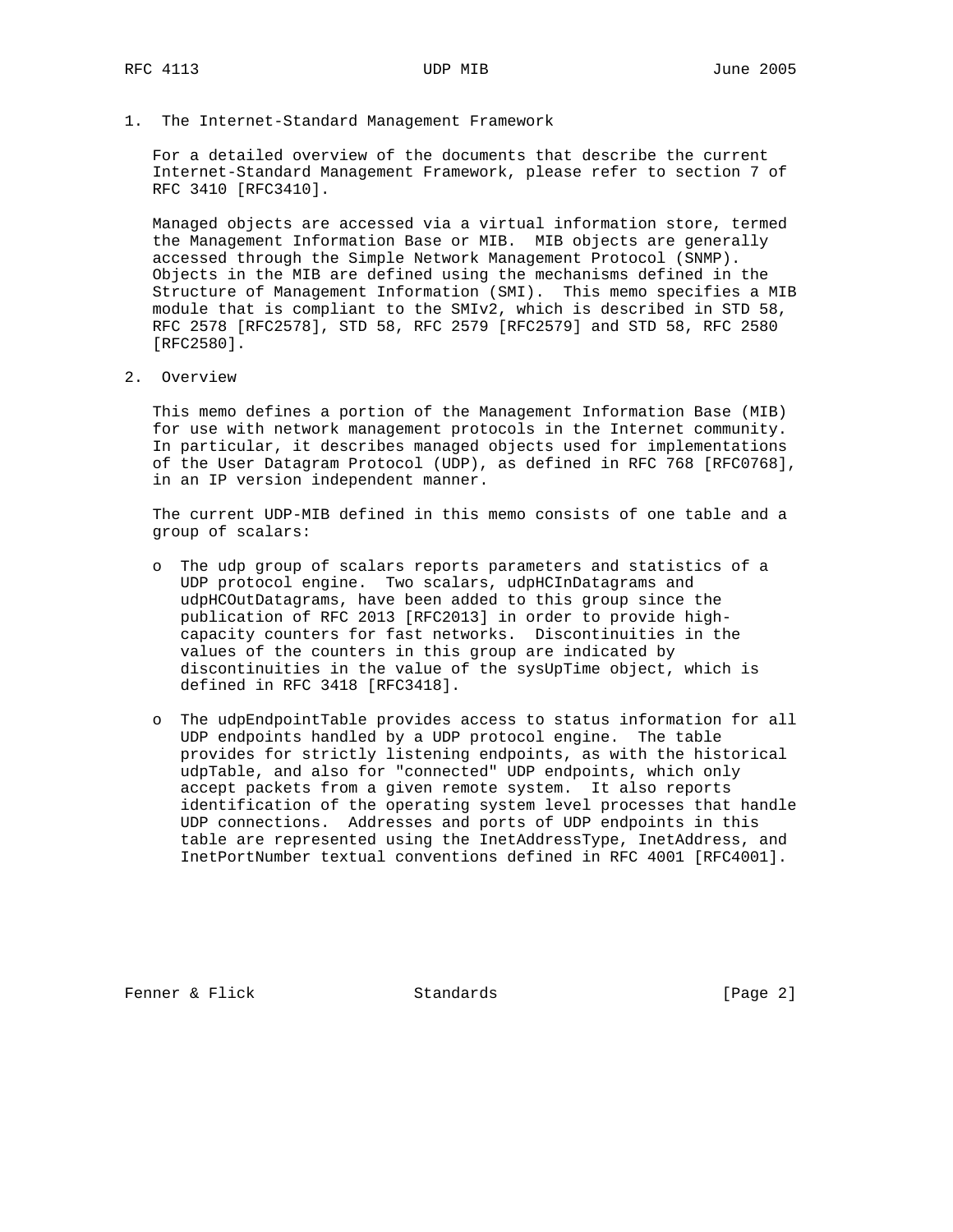2.1. Relationship to Other MIBs

 This section discusses the relationship of this UDP-MIB module to other MIB modules.

2.1.1. Relationship to RFC1213-MIB

 UDP related MIB objects were originally defined as part of the RFC1213-MIB, defined in RFC 1213 [RFC1213]. The UDP related objects of the RFC1213-MIB were later copied into a separate MIB module and published in RFC 2013 [RFC2013] in SMIv2 format.

 The previous versions of the UDP-MIB both defined the udpTable, which has been deprecated for basically two reasons:

(1) The udpTable only supports IPv4.

 The current approach in the IETF is to write IP version neutral MIBs rather than have different definitions for various version of IP. This reduces the amount of overhead when new objects are introduced, since there is only one place to add them. Hence, the approach taken in RFC 2454 [RFC2454] of having separate tables is not continued.

 (2) The udpTable does not permit describing "connected" UDP endpoints.

 It turns out that "connected" endpoints tend to have a different behaviour and management access pattern from those of listening endpoints. Adding remote endpoint information to the udpEndpointTable thus allows for the addition of specific status and statistic objects for "connected" endpoints and connections.

# 2.1.2. Relationship to the IPV6-UDP-MIB

 The IPV6-UDP-MIB, defined in RFC 2454 [RFC2454], has been moved to Historic because the approach of having separate IP version specific tables is not followed anymore. Implementation of RFC 2454 is thus not suggested anymore.

 Note that because scoped addresses are now represented using the IPv4z and IPv6z address types, there is no longer a need to explicitly include the ifIndex in the index clause of the udpEndpointTable. This is a change from the use of ipv6UdpIfIndex in RFC 2454.

Fenner & Flick Standards (Page 3)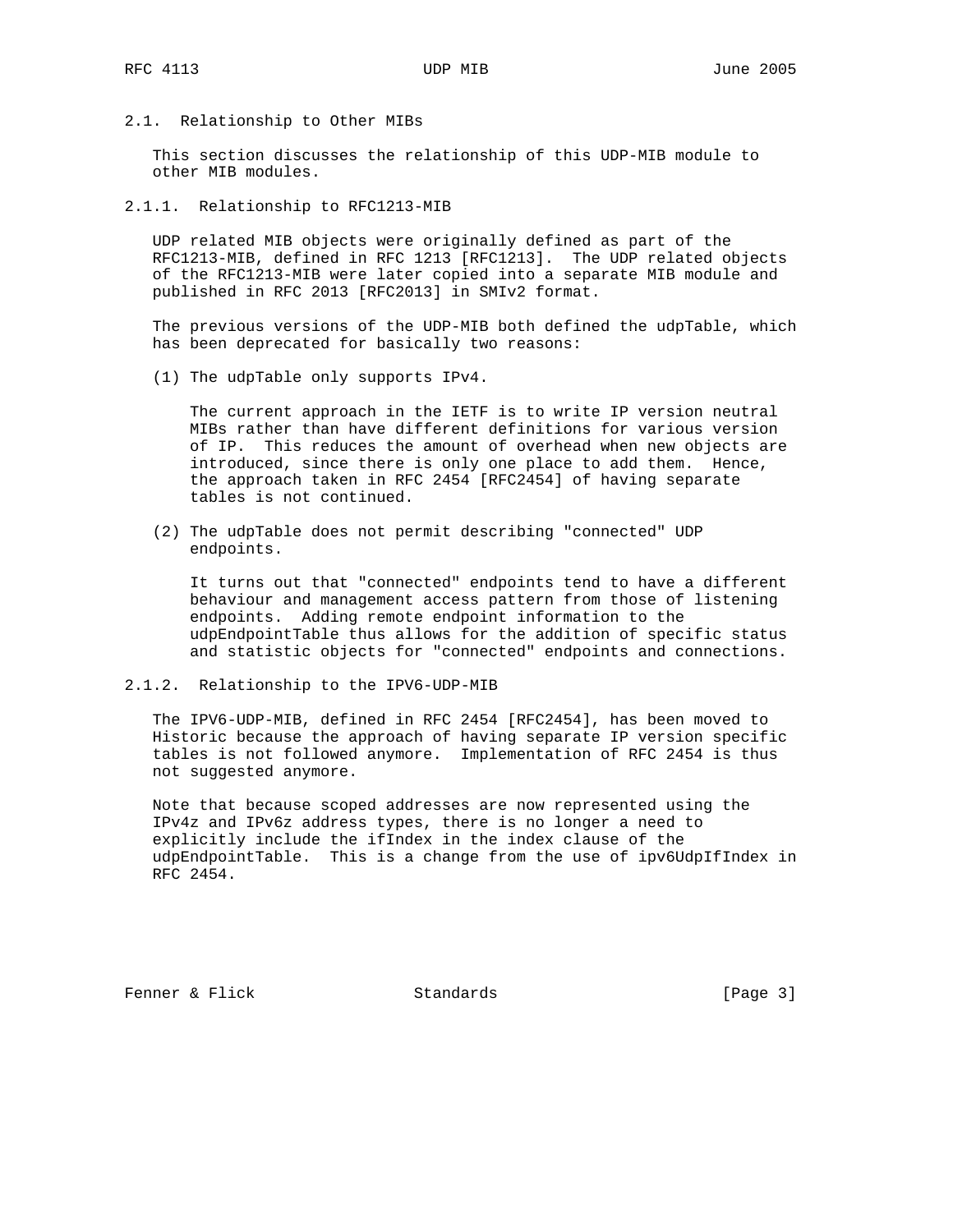2.1.3. Relationship to HOST-RESOURCES-MIB and SYSAPPL-MIB

 The udpEndpointTable reports the identification of the operating system level process that handles a connection or a listening endpoint. The value is reported as an Unsigned32, which is expected to be the same as the hrSWRunIndex of the HOST-RESOURCES-MIB [RFC2790] (if the value is smaller than 2147483647) or the sysApplElmtRunIndex of the SYSAPPL-MIB [RFC2287]. This allows management applications to identify the UDP connections that belong to an operating system level process, which has proven valuable in operational environments.

3. Definitions

UDP-MIB DEFINITIONS ::= BEGIN

 IMPORTS MODULE-IDENTITY, OBJECT-TYPE, Integer32, Counter32, Counter64, Unsigned32, IpAddress, mib-2 FROM SNMPv2-SMI MODULE-COMPLIANCE, OBJECT-GROUP FROM SNMPv2-CONF InetAddress, InetAddressType, InetPortNumber FROM INET-ADDRESS-MIB; udpMIB MODULE-IDENTITY LAST-UPDATED "200505200000Z" -- May 20, 2005 ORGANIZATION "IETF IPv6 Working Group http://www.ietf.org/html.charters/ipv6-charter.html" CONTACT-INFO "Bill Fenner (editor) AT&T Labs -- Research 75 Willow Rd. Menlo Park, CA 94025 Phone: +1 650 330-7893 Email: <fenner@research.att.com> John Flick (editor) Hewlett-Packard Company 8000 Foothills Blvd. M/S 5557 Roseville, CA 95747 Phone: +1 916 785 4018 Email: <john.flick@hp.com> Send comments to <ipv6@ietf.org>"

Fenner & Flick Standards (Page 4)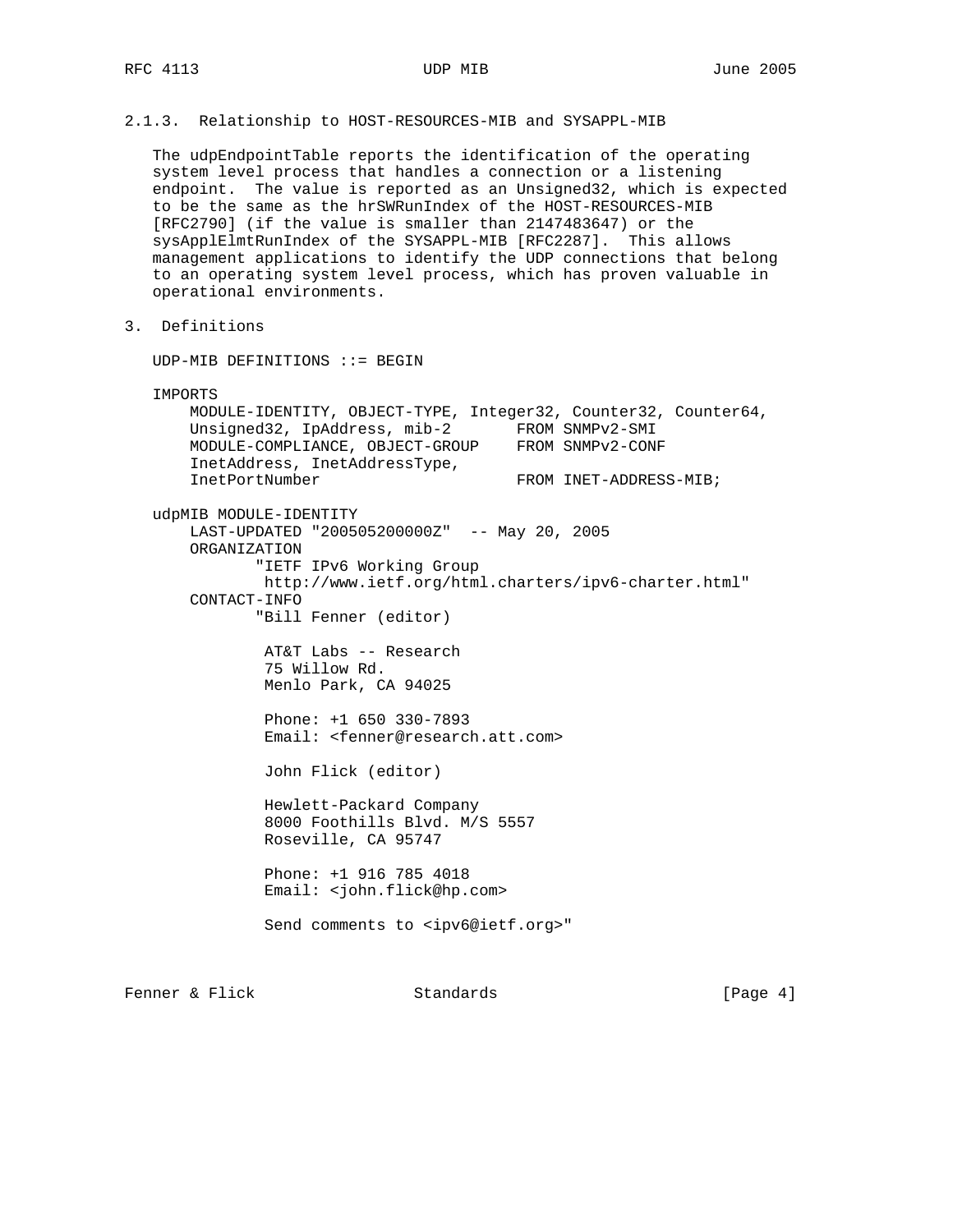DESCRIPTION "The MIB module for managing UDP implementations. Copyright (C) The Internet Society (2005). This version of this MIB module is part of RFC 4113; see the RFC itself for full legal notices." REVISION "200505200000Z" -- May 20, 2005 DESCRIPTION "IP version neutral revision, incorporating the following revisions: - Added udpHCInDatagrams and udpHCOutDatagrams in order to provide high-capacity counters for fast networks. - Added text to the descriptions of all counter objects to indicate how discontinuities are detected. - Deprecated the IPv4-specific udpTable and replaced it with the version neutral udpEndpointTable. This table includes support for connected UDP endpoints and support for identification of the operating system process associated with a UDP endpoint. - Deprecated the udpGroup and replaced it with object groups representing the current set of objects. - Deprecated udpMIBCompliance and replaced it with udpMIBCompliance2, which includes the compliance information for the new object groups. This version published as RFC 4113." REVISION "199411010000Z" -- November 1, 1994 DESCRIPTION "Initial SMIv2 version, published as RFC 2013." REVISION "199103310000Z" -- March 31, 1991 DESCRIPTION "The initial revision of this MIB module was part of MIB-II, published as RFC 1213."  $::=$  { mib-2 50 } -- the UDP group udp 0BJECT IDENTIFIER  $::= \{ \text{min-2 7 } \}$  udpInDatagrams OBJECT-TYPE SYNTAX Counter32 MAX-ACCESS read-only STATUS current DESCRIPTION "The total number of UDP datagrams delivered to UDP users.

Fenner & Flick Standards (Page 5)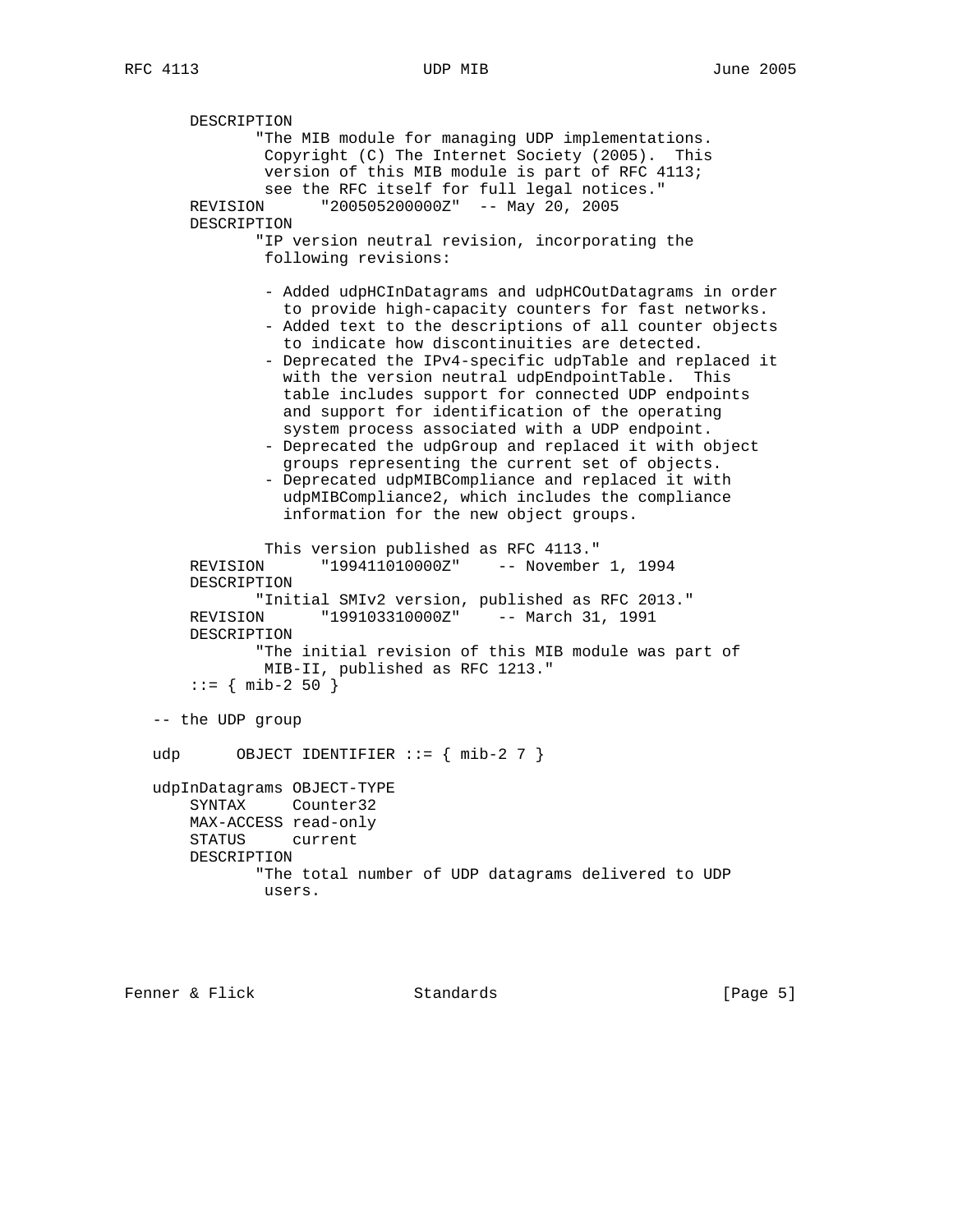```
 Discontinuities in the value of this counter can occur
             at re-initialization of the management system, and at
             other times as indicated by discontinuities in the
             value of sysUpTime."
    ::= \{ udp 1 \} udpNoPorts OBJECT-TYPE
    SYNTAX Counter32
    MAX-ACCESS read-only
    STATUS current
    DESCRIPTION
            "The total number of received UDP datagrams for which
             there was no application at the destination port.
             Discontinuities in the value of this counter can occur
             at re-initialization of the management system, and at
             other times as indicated by discontinuities in the
             value of sysUpTime."
    ::= \{ udp 2 \} udpInErrors OBJECT-TYPE
     SYNTAX Counter32
    MAX-ACCESS read-only
    STATUS current
    DESCRIPTION
            "The number of received UDP datagrams that could not be
             delivered for reasons other than the lack of an
             application at the destination port.
             Discontinuities in the value of this counter can occur
             at re-initialization of the management system, and at
             other times as indicated by discontinuities in the
             value of sysUpTime."
    ::= \{ udp 3 \} udpOutDatagrams OBJECT-TYPE
     SYNTAX Counter32
    MAX-ACCESS read-only
    STATUS current
    DESCRIPTION
            "The total number of UDP datagrams sent from this
             entity.
             Discontinuities in the value of this counter can occur
             at re-initialization of the management system, and at
             other times as indicated by discontinuities in the
             value of sysUpTime."
    ::= \{ udp 4 \}
```
Fenner & Flick Standards (Page 6)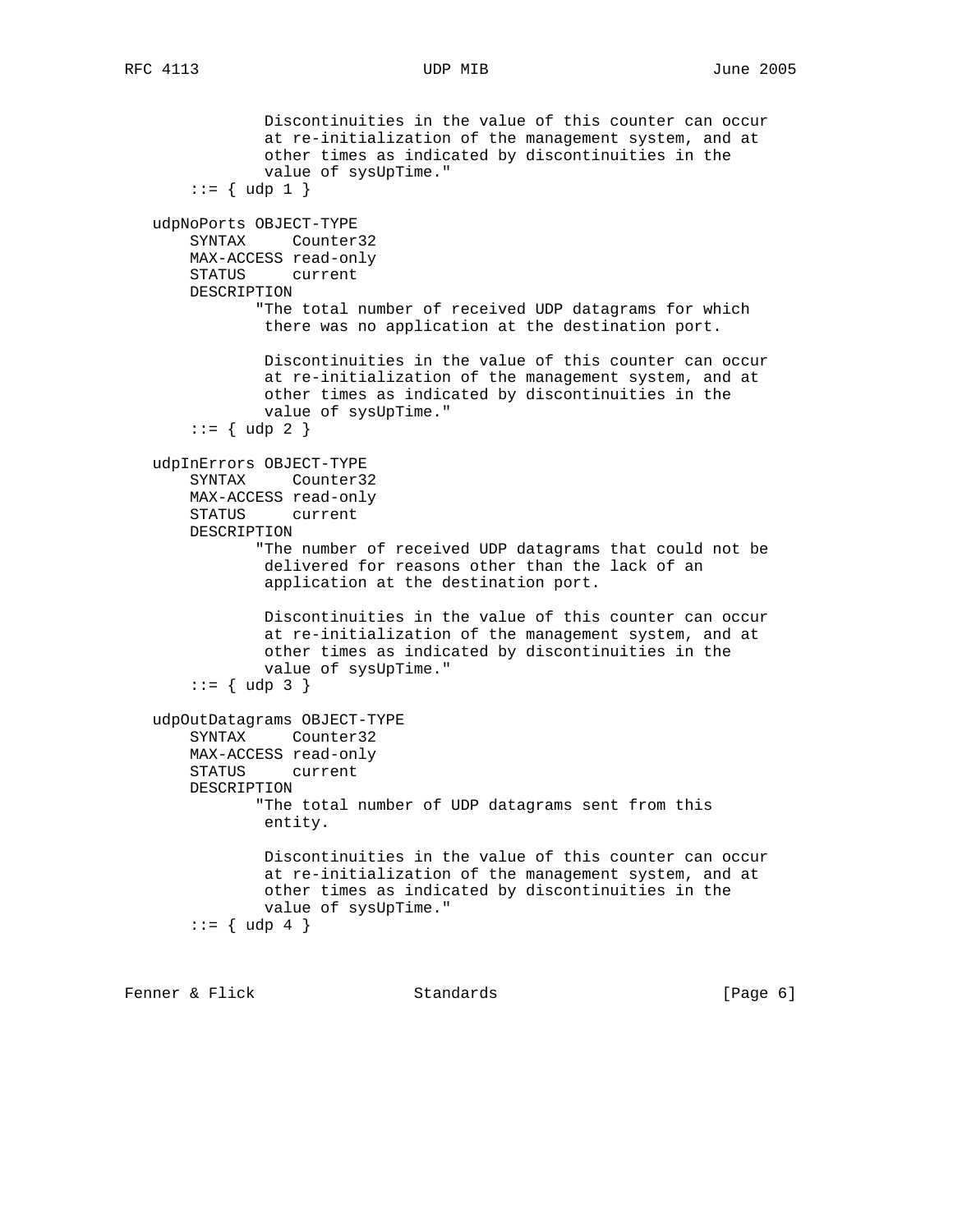```
 udpHCInDatagrams OBJECT-TYPE
       SYNTAX Counter64
       MAX-ACCESS read-only
       STATUS current
       DESCRIPTION
               "The total number of UDP datagrams delivered to UDP
               users, for devices that can receive more than 1
               million UDP datagrams per second.
               Discontinuities in the value of this counter can occur
               at re-initialization of the management system, and at
               other times as indicated by discontinuities in the
               value of sysUpTime."
       ::= \{ udp 8 \} udpHCOutDatagrams OBJECT-TYPE
       SYNTAX Counter64
       MAX-ACCESS read-only
       STATUS current
       DESCRIPTION
               "The total number of UDP datagrams sent from this
               entity, for devices that can transmit more than 1
               million UDP datagrams per second.
               Discontinuities in the value of this counter can occur
               at re-initialization of the management system, and at
               other times as indicated by discontinuities in the
               value of sysUpTime."
      ::= \{ udp 9 \}- -- { udp 6 } was defined as the ipv6UdpTable in RFC2454's
   -- IPV6-UDP-MIB. This RFC obsoletes RFC 2454, so { udp 6 } is
   -- obsoleted.
 --
   -- The UDP "Endpoint" table.
   udpEndpointTable OBJECT-TYPE
       SYNTAX SEQUENCE OF UdpEndpointEntry
       MAX-ACCESS not-accessible
       STATUS current
       DESCRIPTION
               "A table containing information about this entity's UDP
               endpoints on which a local application is currently
               accepting or sending datagrams.
```
Fenner & Flick Standards (Page 7)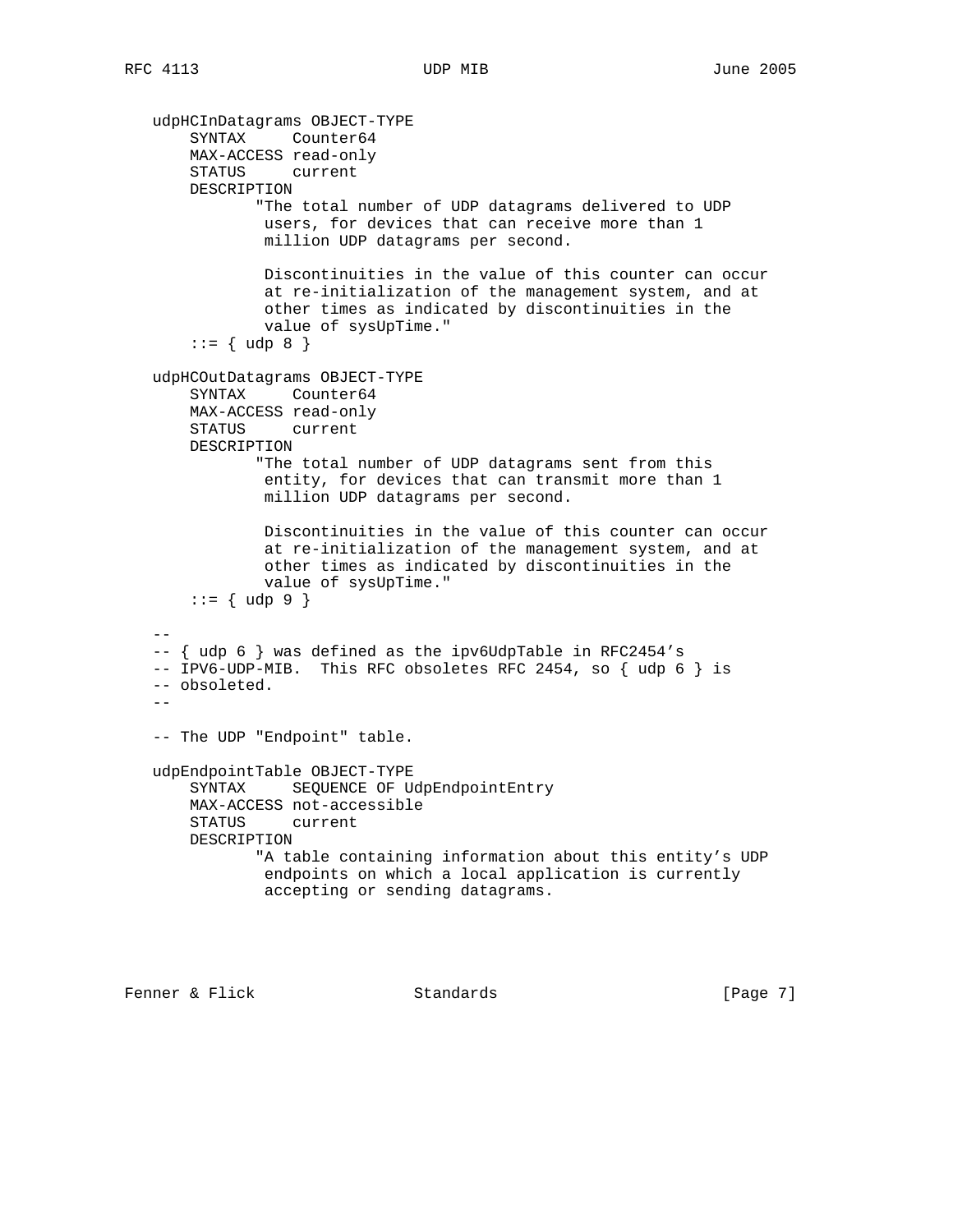The address type in this table represents the address type used for the communication, irrespective of the higher-layer abstraction. For example, an application using IPv6 'sockets' to communicate via IPv4 between ::ffff:10.0.0.1 and ::ffff:10.0.0.2 would use InetAddressType ipv4(1).

 Unlike the udpTable in RFC 2013, this table also allows the representation of an application that completely specifies both local and remote addresses and ports. A listening application is represented in three possible ways:

- 1) An application that is willing to accept both IPv4 and IPv6 datagrams is represented by a udpEndpointLocalAddressType of unknown(0) and a udpEndpointLocalAddress of ''h (a zero-length octet-string).
- 2) An application that is willing to accept only IPv4 or only IPv6 datagrams is represented by a udpEndpointLocalAddressType of the appropriate address type and a udpEndpointLocalAddress of '0.0.0.0' or '::' respectively.
- 3) An application that is listening for datagrams only for a specific IP address but from any remote system is represented by a udpEndpointLocalAddressType of the appropriate address type, with udpEndpointLocalAddress specifying the local address.

 In all cases where the remote is a wildcard, the udpEndpointRemoteAddressType is unknown(0), the udpEndpointRemoteAddress is ''h (a zero-length octet-string), and the udpEndpointRemotePort is 0.

 If the operating system is demultiplexing UDP packets by remote address and port, or if the application has 'connected' the socket specifying a default remote address and port, the udpEndpointRemote\* values should be used to reflect this."

 $::= \{ udp 7 \}$ 

 udpEndpointEntry OBJECT-TYPE SYNTAX UdpEndpointEntry MAX-ACCESS not-accessible STATUS current

Fenner & Flick Standards (Page 8)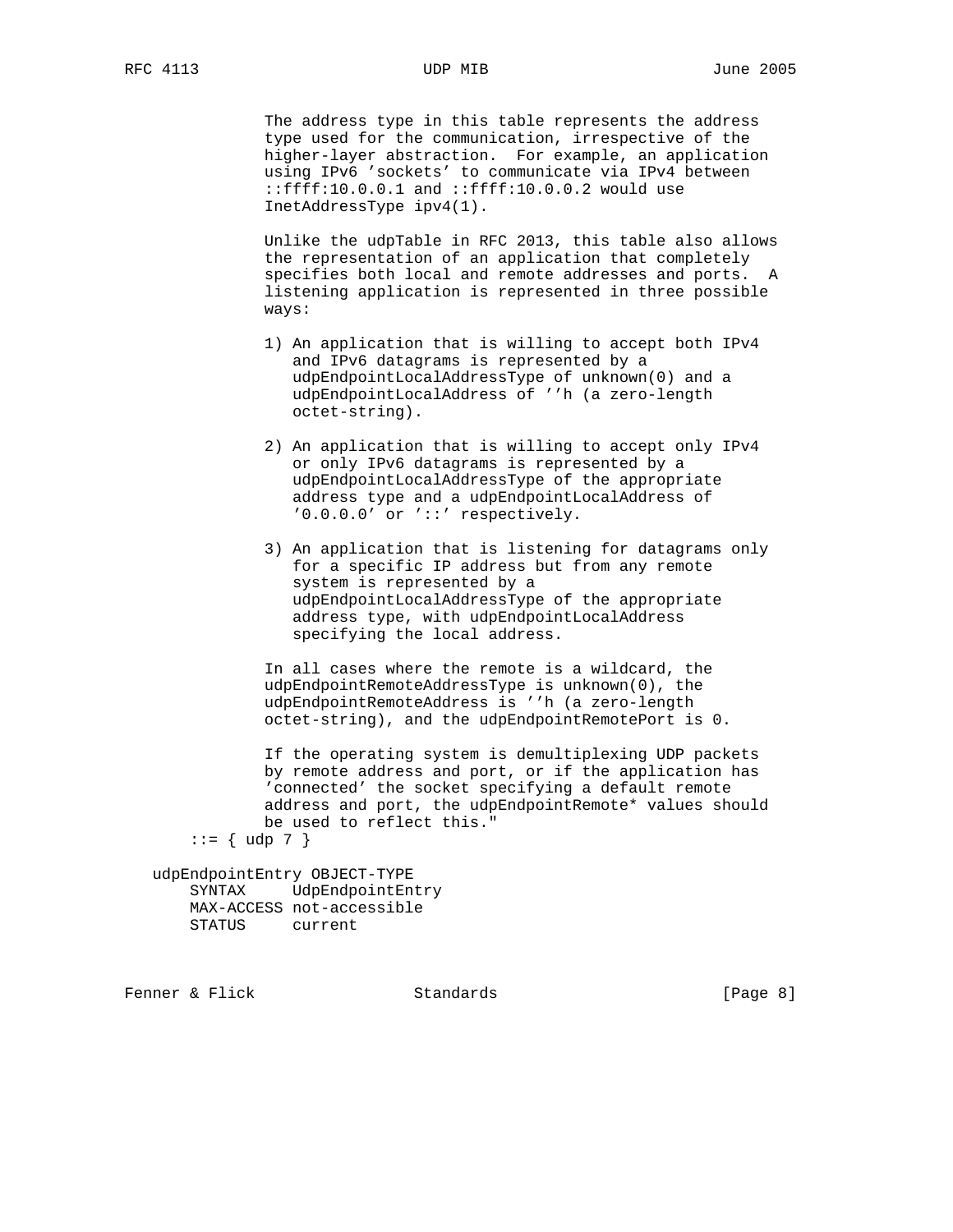DESCRIPTION "Information about a particular current UDP endpoint. Implementers need to be aware that if the total number of elements (octets or sub-identifiers) in udpEndpointLocalAddress and udpEndpointRemoteAddress exceeds 111, then OIDs of column instances in this table will have more than 128 sub-identifiers and cannot be accessed using SNMPv1, SNMPv2c, or SNMPv3." INDEX { udpEndpointLocalAddressType, udpEndpointLocalAddress, udpEndpointLocalPort, udpEndpointRemoteAddressType, udpEndpointRemoteAddress, udpEndpointRemotePort, udpEndpointInstance }  $::=$  { udpEndpointTable 1 } UdpEndpointEntry ::= SEQUENCE { udpEndpointLocalAddressType InetAddressType, udpEndpointLocalAddress InetAddress, udpEndpointLocalPort 1netPortNumber, udpEndpointRemoteAddressType InetAddressType, udpEndpointRemoteAddress InetAddress, udpEndpointRemotePort 1netPortNumber, udpEndpointInstance Unsigned32, udpEndpointProcess Unsigned32 } udpEndpointLocalAddressType OBJECT-TYPE SYNTAX InetAddressType MAX-ACCESS not-accessible STATUS current DESCRIPTION "The address type of udpEndpointLocalAddress. Only IPv4, IPv4z, IPv6, and IPv6z addresses are expected, or unknown(0) if datagrams for all local IP addresses are accepted." ::= { udpEndpointEntry 1 } udpEndpointLocalAddress OBJECT-TYPE SYNTAX InetAddress MAX-ACCESS not-accessible STATUS current DESCRIPTION "The local IP address for this UDP endpoint. The value of this object can be represented in three

Fenner & Flick Standards (Page 9)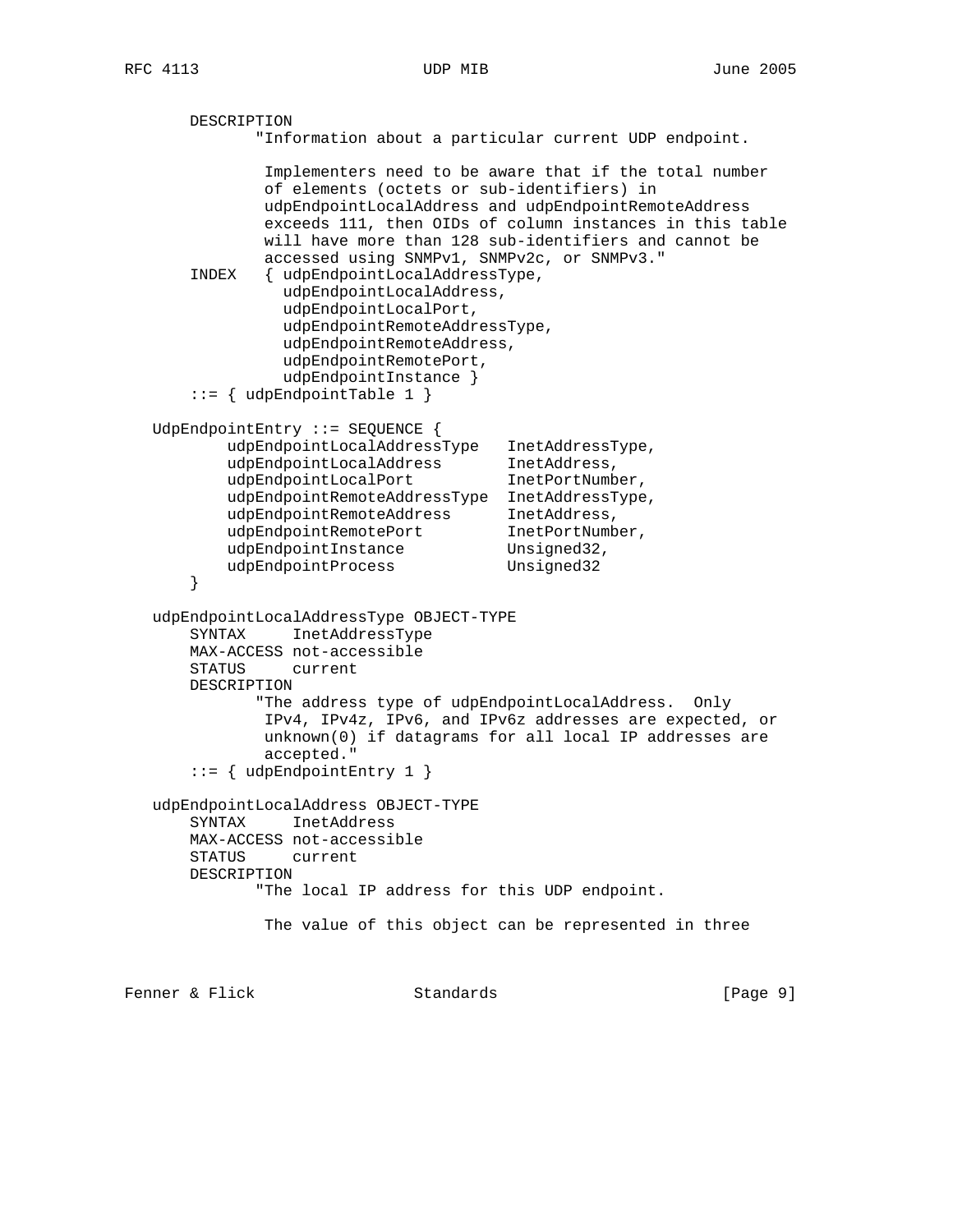possible ways, depending on the characteristics of the listening application:

- 1. For an application that is willing to accept both IPv4 and IPv6 datagrams, the value of this object must be ''h (a zero-length octet-string), with the value of the corresponding instance of the udpEndpointLocalAddressType object being unknown(0).
- 2. For an application that is willing to accept only IPv4 or only IPv6 datagrams, the value of this object must be '0.0.0.0' or '::', respectively, while the corresponding instance of the udpEndpointLocalAddressType object represents the appropriate address type.
- 3. For an application that is listening for data destined only to a specific IP address, the value of this object is the specific IP address for which this node is receiving packets, with the corresponding instance of the udpEndpointLocalAddressType object representing the appropriate address type.

 As this object is used in the index for the udpEndpointTable, implementors of this table should be careful not to create entries that would result in OIDs with more than 128 subidentifiers; else the information cannot be accessed using SNMPv1, SNMPv2c, or SNMPv3." ::= { udpEndpointEntry 2 }

 udpEndpointLocalPort OBJECT-TYPE SYNTAX InetPortNumber MAX-ACCESS not-accessible STATUS current DESCRIPTION "The local port number for this UDP endpoint."  $::=$  { udpEndpointEntry 3 }

 udpEndpointRemoteAddressType OBJECT-TYPE SYNTAX InetAddressType MAX-ACCESS not-accessible STATUS current DESCRIPTION "The address type of udpEndpointRemoteAddress. Only IPv4, IPv4z, IPv6, and IPv6z addresses are expected, or unknown(0) if datagrams for all remote IP addresses are accepted. Also, note that some combinations of

Fenner & Flick  $\blacksquare$  Standards [Page 10]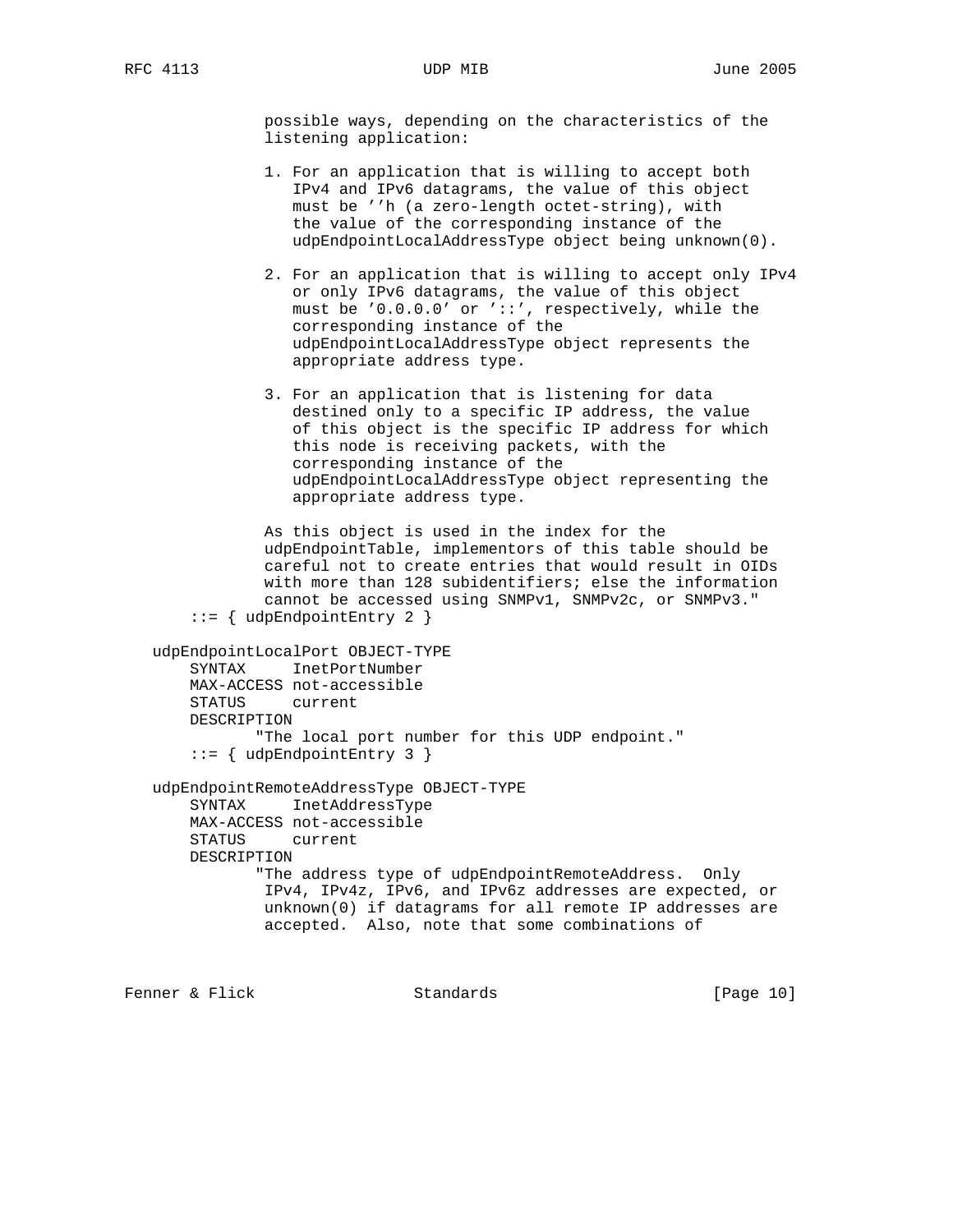udpEndpointLocalAdressType and udpEndpointRemoteAddressType are not supported. In particular, if the value of this object is not unknown(0), it is expected to always refer to the same IP version as udpEndpointLocalAddressType." ::= { udpEndpointEntry 4 } udpEndpointRemoteAddress OBJECT-TYPE SYNTAX InetAddress MAX-ACCESS not-accessible STATUS current DESCRIPTION "The remote IP address for this UDP endpoint. If datagrams from any remote system are to be accepted, this value is ''h (a zero-length octet-string). Otherwise, it has the type described by udpEndpointRemoteAddressType and is the address of the remote system from which datagrams are to be accepted (or to which all datagrams will be sent). As this object is used in the index for the udpEndpointTable, implementors of this table should be careful not to create entries that would result in OIDs with more than 128 subidentifiers; else the information cannot be accessed using SNMPv1, SNMPv2c, or SNMPv3." ::= { udpEndpointEntry 5 } udpEndpointRemotePort OBJECT-TYPE SYNTAX InetPortNumber MAX-ACCESS not-accessible STATUS current DESCRIPTION "The remote port number for this UDP endpoint. If datagrams from any remote system are to be accepted, this value is zero." ::= { udpEndpointEntry 6 } udpEndpointInstance OBJECT-TYPE SYNTAX Unsigned32 (1..'ffffffff'h) MAX-ACCESS not-accessible STATUS current DESCRIPTION "The instance of this tuple. This object is used to distinguish among multiple processes 'connected' to the same UDP endpoint. For example, on a system implementing the BSD sockets interface, this would be used to support the SO\_REUSEADDR and SO\_REUSEPORT socket options."

Fenner & Flick  $\blacksquare$  Standards [Page 11]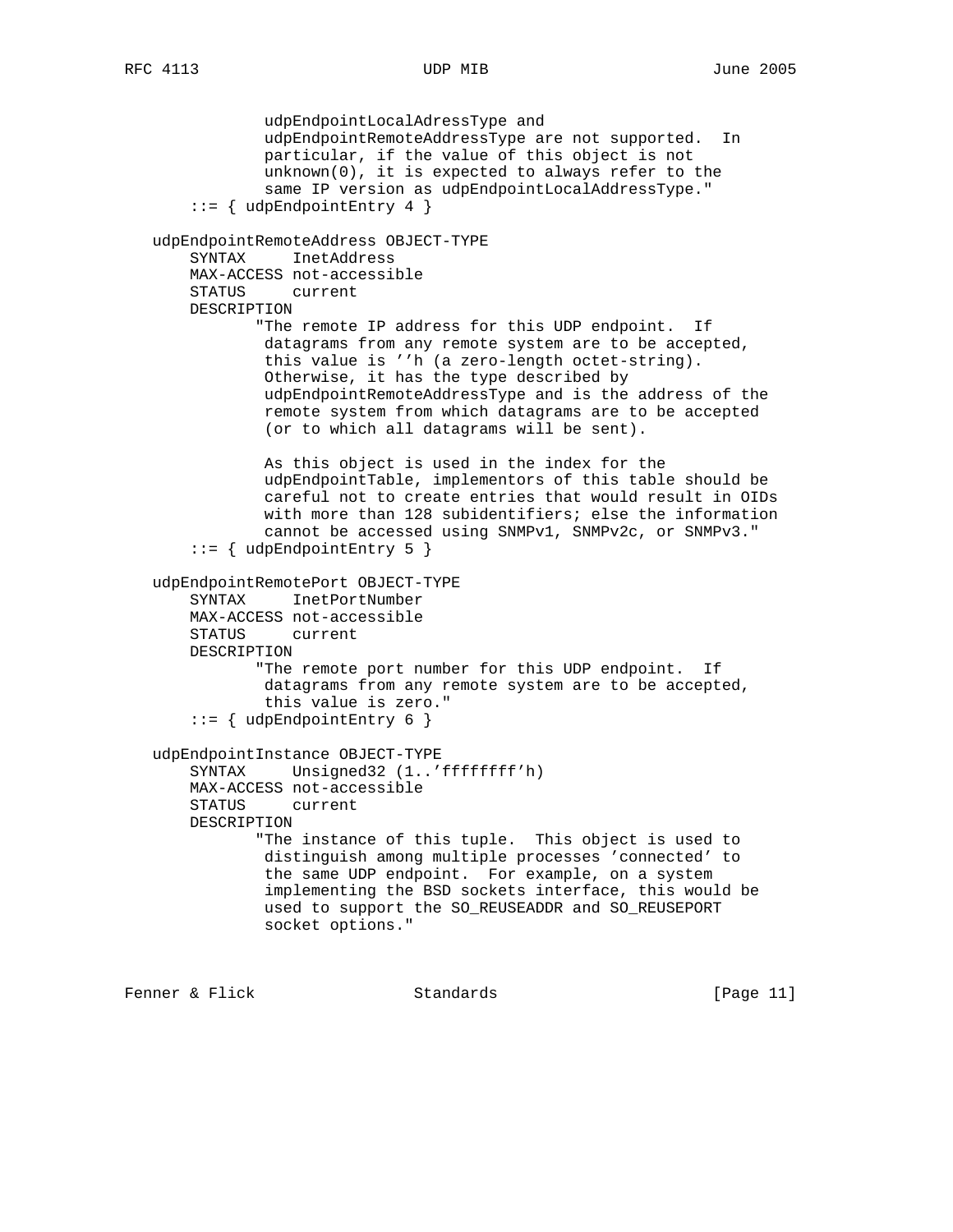```
 ::= { udpEndpointEntry 7 }
 udpEndpointProcess OBJECT-TYPE
    SYNTAX Unsigned32
    MAX-ACCESS read-only
    STATUS current
    DESCRIPTION
            "The system's process ID for the process associated with
             this endpoint, or zero if there is no such process.
             This value is expected to be the same as
             HOST-RESOURCES-MIB::hrSWRunIndex or SYSAPPL-MIB::
             sysApplElmtRunIndex for some row in the appropriate
             tables."
     ::= { udpEndpointEntry 8 }
 -- The deprecated UDP Listener table
 -- The deprecated UDP listener table only contains information
 -- about this entity's IPv4 UDP end-points on which a local
 -- application is currently accepting datagrams. It does not
 -- provide more detailed connection information, or information
 -- about IPv6 endpoints.
 udpTable OBJECT-TYPE
     SYNTAX SEQUENCE OF UdpEntry
    MAX-ACCESS not-accessible
    STATUS deprecated
    DESCRIPTION
            "A table containing IPv4-specific UDP listener
             information. It contains information about all local
             IPv4 UDP end-points on which an application is
             currently accepting datagrams. This table has been
             deprecated in favor of the version neutral
             udpEndpointTable."
    ::= \{ udp 5 \} udpEntry OBJECT-TYPE
    SYNTAX UdpEntry
    MAX-ACCESS not-accessible
    STATUS deprecated
    DESCRIPTION
           "Information about a particular current UDP listener."
     INDEX { udpLocalAddress, udpLocalPort }
    ::= { udpTable 1 }
 UdpEntry ::= SEQUENCE {
    udpLocalAddress IpAddress,
    udpLocalPort Integer32
```
Fenner & Flick  $\blacksquare$  Standards [Page 12]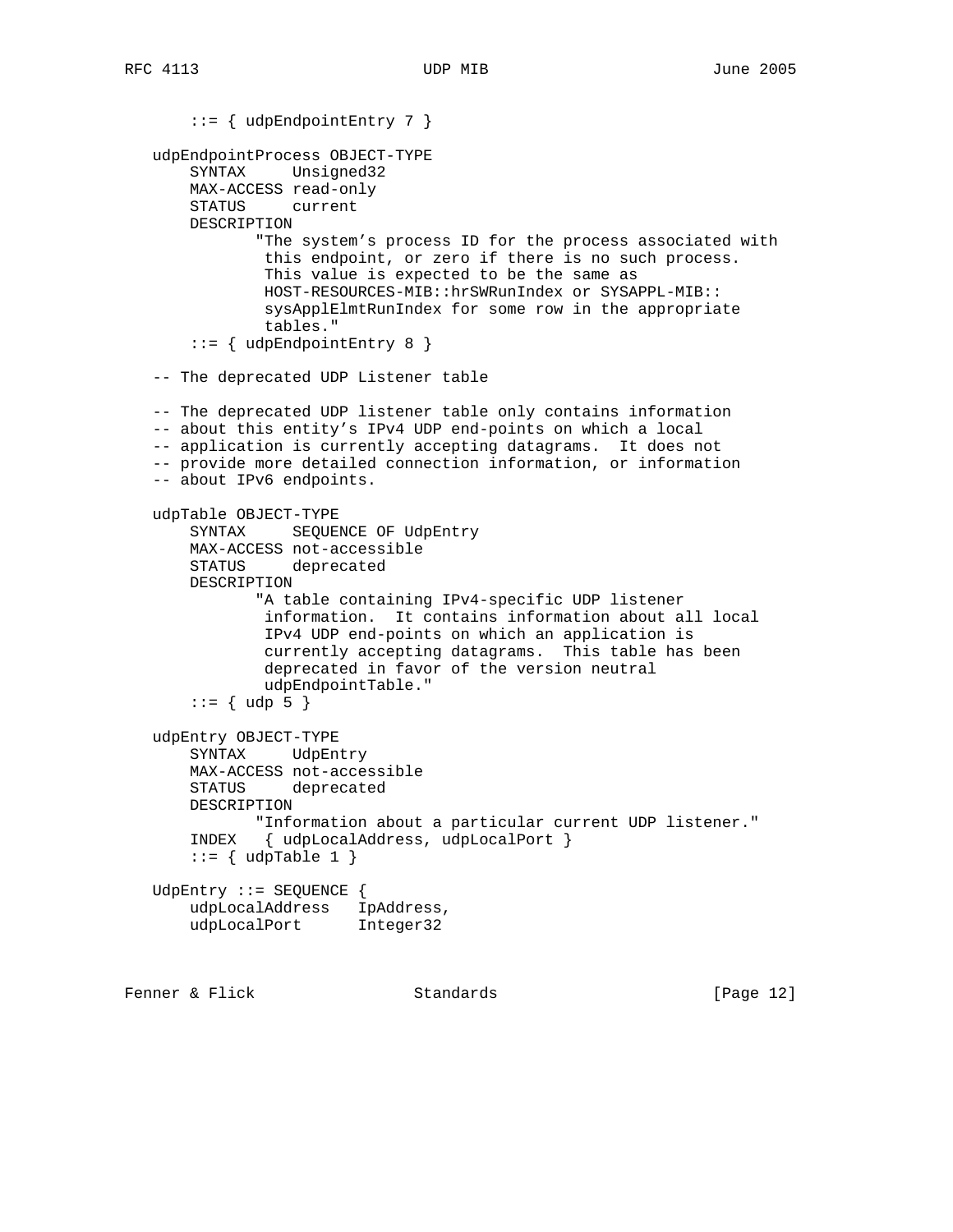} udpLocalAddress OBJECT-TYPE SYNTAX IpAddress MAX-ACCESS read-only STATUS deprecated DESCRIPTION "The local IP address for this UDP listener. In the case of a UDP listener that is willing to accept datagrams for any IP interface associated with the node, the value 0.0.0.0 is used."  $::=$  { udpEntry 1 } udpLocalPort OBJECT-TYPE SYNTAX Integer32 (0..65535) MAX-ACCESS read-only STATUS deprecated DESCRIPTION "The local port number for this UDP listener."  $::= \{ udpEntry 2 \}$  -- conformance information udpMIBConformance OBJECT IDENTIFIER ::= { udpMIB 2 } udpMIBCompliances OBJECT IDENTIFIER  $::=$   $\{$  udpMIBConformance 1  $\}$ udpMIBGroups OBJECT IDENTIFIER ::=  $\{ \text{udpMIBConformance 2 } \}$  -- compliance statements udpMIBCompliance2 MODULE-COMPLIANCE STATUS current DESCRIPTION "The compliance statement for systems that implement UDP. There are a number of INDEX objects that cannot be represented in the form of OBJECT clauses in SMIv2, but for which we have the following compliance requirements, expressed in OBJECT clause form in this description clause: -- OBJECT udpEndpointLocalAddressType -- SYNTAX InetAddressType { unknown(0), ipv4(1), -- ipv6(2), ipv4z(3),  $- ipv6z(4)$ } -- DESCRIPTION -- Support for dns(5) is not required. -- OBJECT udpEndpointLocalAddress

Fenner & Flick Standards [Page 13]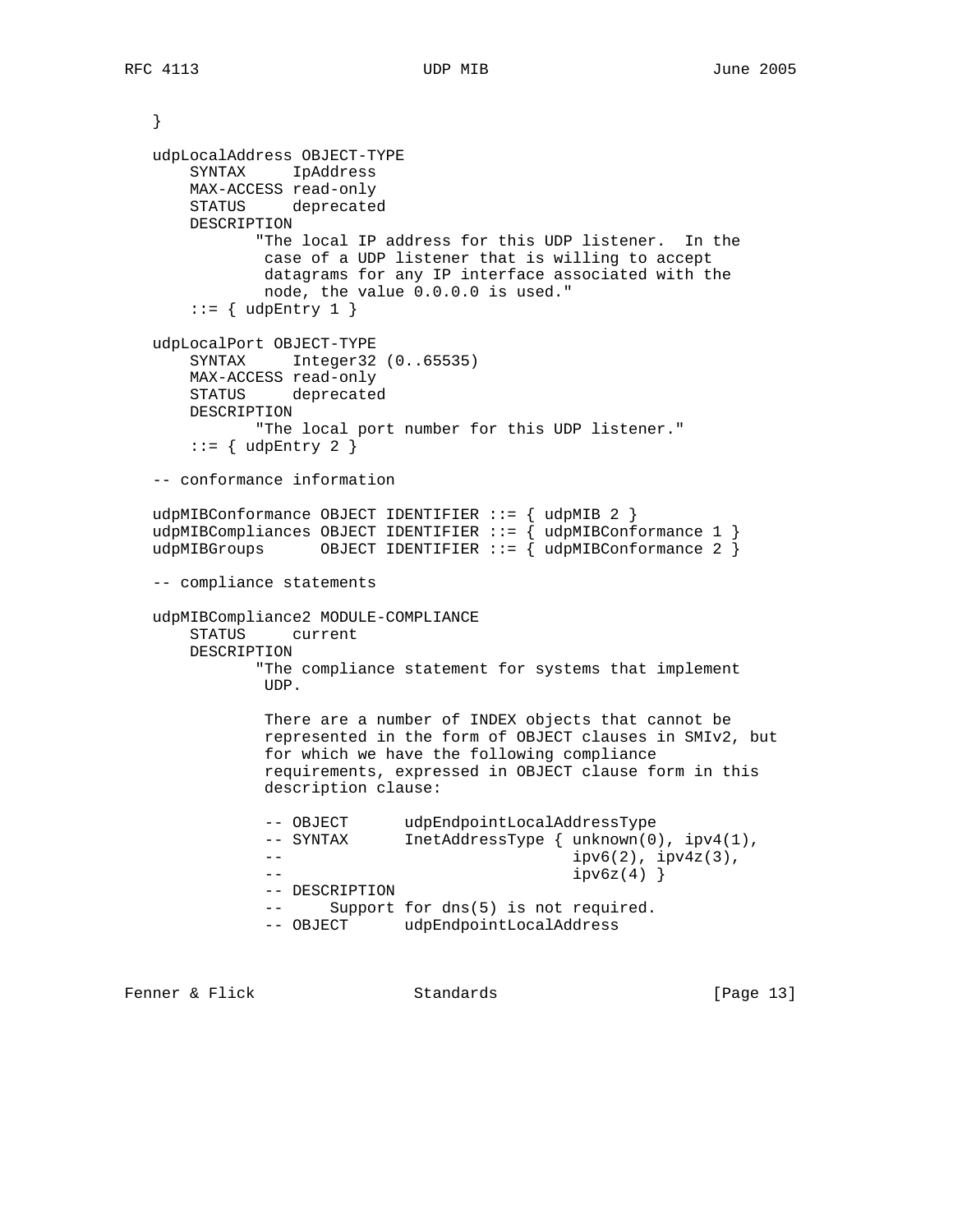-- SYNTAX InetAddress (SIZE(0|4|8|16|20)) -- DESCRIPTION -- Support is only required for zero-length -- octet-strings, and for scoped and unscoped -- IPv4 and IPv6 addresses. -- OBJECT udpEndpointRemoteAddressType<br>-- SYNTAX InetAddressType { unknown(0)  $InetAddressType { unknown(0), ipv4(1),}$  -- ipv6(2), ipv4z(3),  $- ipv6z(4)$  } -- DESCRIPTION -- Support for dns(5) is not required. -- OBJECT udpEndpointRemoteAddress -- SYNTAX InetAddress (SIZE(0|4|8|16|20)) -- SYNTAX InetAddress (SIZE(0|4|8|16|20))<br>-- DESCRIPTION -- Support is only required for zero-length -- octet-strings, and for scoped and unscoped -- IPv4 and IPv6 addresses. " MODULE -- this module MANDATORY-GROUPS { udpBaseGroup, udpEndpointGroup } GROUP udpHCGroup DESCRIPTION "This group is mandatory for systems that are capable of receiving or transmitting more than 1 million UDP datagrams per second. 1 million datagrams per second will cause a Counter32 to wrap in just over an hour." ::= { udpMIBCompliances 2 } udpMIBCompliance MODULE-COMPLIANCE STATUS deprecated DESCRIPTION "The compliance statement for IPv4-only systems that implement UDP. For IP version independence, this compliance statement is deprecated in favor of udpMIBCompliance2. However, agents are still encouraged to implement these objects in order to interoperate with the deployed base of managers." MODULE -- this module MANDATORY-GROUPS { udpGroup } ::= { udpMIBCompliances 1 } -- units of conformance udpGroup OBJECT-GROUP OBJECTS { udpInDatagrams, udpNoPorts, udpInErrors, udpOutDatagrams, udpLocalAddress, udpLocalPort }

Fenner & Flick  $\blacksquare$  Standards [Page 14]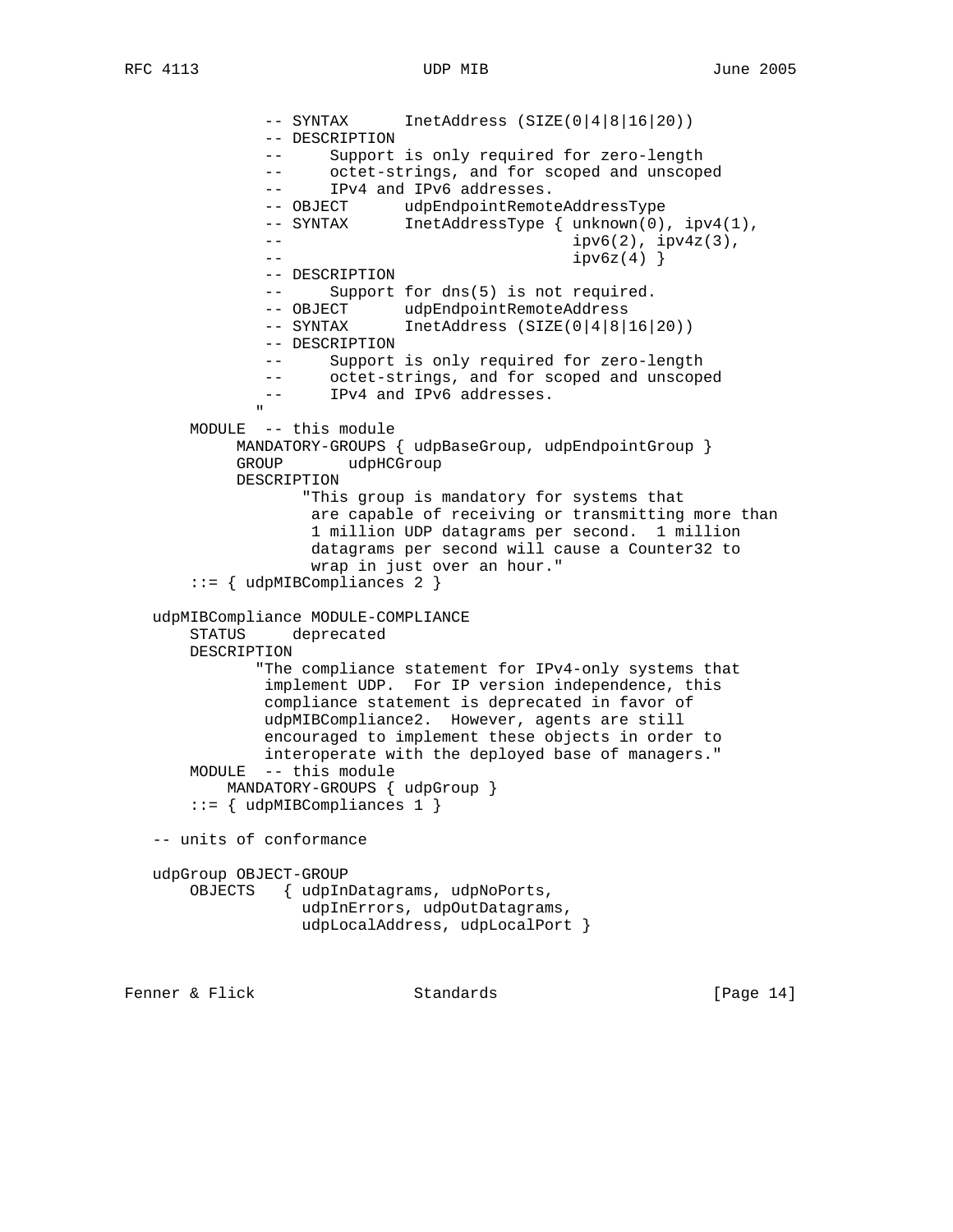```
 STATUS deprecated
    DESCRIPTION
            "The deprecated group of objects providing for
             management of UDP over IPv4."
    ::= { udpMIBGroups 1 }
 udpBaseGroup OBJECT-GROUP
    OBJECTS { udpInDatagrams, udpNoPorts, udpInErrors,
                udpOutDatagrams }
     STATUS current
    DESCRIPTION
            "The group of objects providing for counters of UDP
            statistics."
    ::= { udpMIBGroups 2 }
 udpHCGroup OBJECT-GROUP
    OBJECTS { udpHCInDatagrams, udpHCOutDatagrams }
     STATUS current
    DESCRIPTION
            "The group of objects providing for counters of high
             speed UDP implementations."
    ::= { udpMIBGroups 3 }
 udpEndpointGroup OBJECT-GROUP
    OBJECTS { udpEndpointProcess }
     STATUS current
    DESCRIPTION
            "The group of objects providing for the IP version
             independent management of UDP 'endpoints'."
    ::= { udpMIBGroups 4 }
```
END

```
4. Acknowledgements
```
 This document contains a modified subset of RFC 1213 and replaces RFCs 2013 and 2454. Acknowledgments are therefore due to the authors and editors of these documents for their excellent work.

5. Contributors

 This document is an output of the IPv6 MIB revision team, and contributors to earlier versions of this document include:

 Bill Fenner, AT&T Labs -- Research Email: fenner@research.at.com

Fenner & Flick  $\blacksquare$  Standards [Page 15]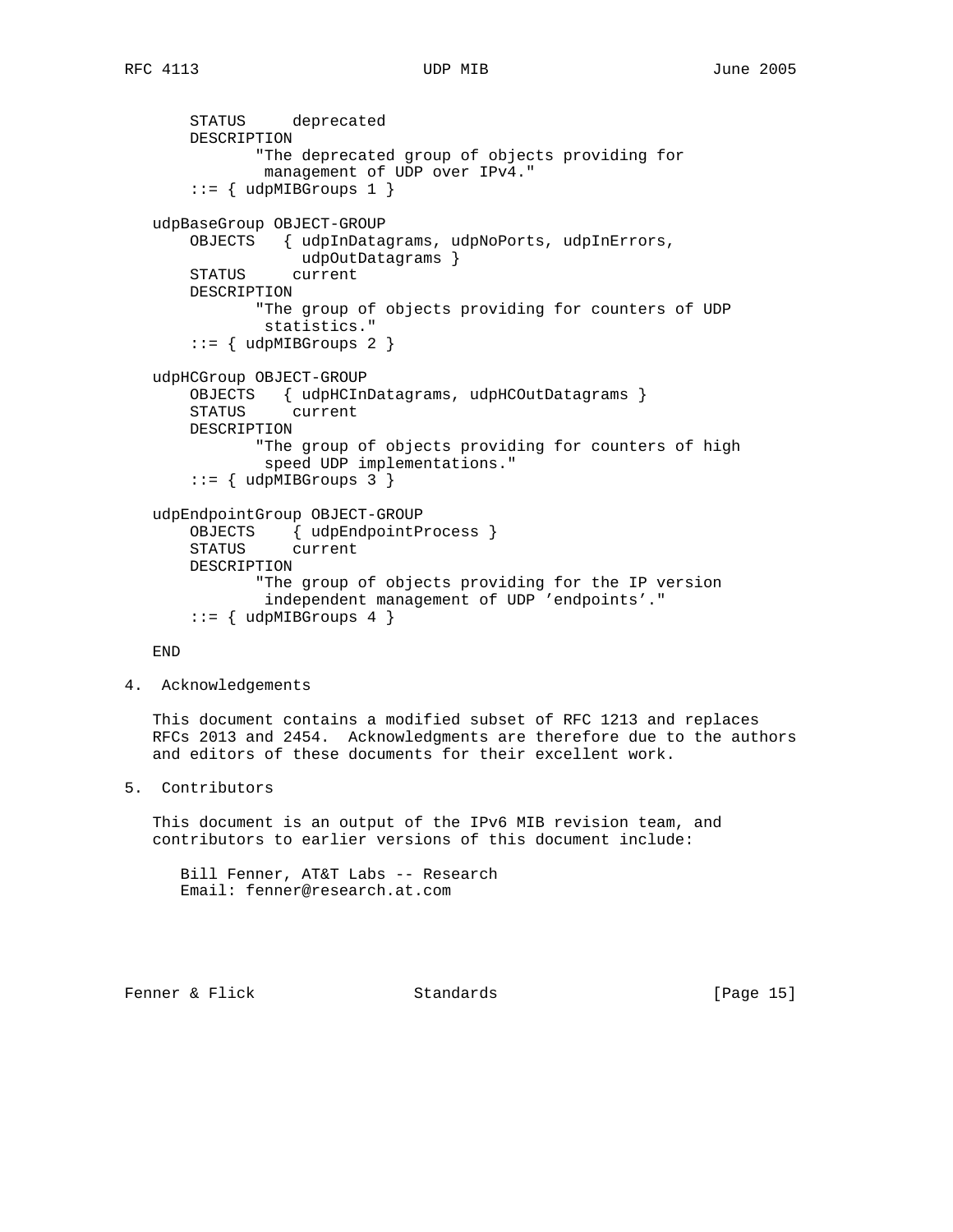Brian Haberman Email: brian@innovationslab.net

 Shawn A. Routhier, Wind River Email: sar@epilogue.com

 Juergen Schoenwalder, TU Braunschweig Email: schoenw@ibr.cs.tu-bs.de

 Dave Thaler, Microsoft Email: dthaler@windows.microsoft.com

 Much of Keith McCloghrie's text from RFC1213/RFC2013 remains in this document, and the structure of the MIB is due to him.

Mike Daniele wrote the original IPv6 UDP MIB in RFC2454.

Juergen Schoenwalder provided much of the text for section 2.

6. Security Considerations

 There are no management objects defined in this MIB that have a MAX- ACCESS clause of read-write and/or read-create. So, if this MIB is implemented correctly, then there is no risk that an intruder can alter or create any management objects of this MIB module via direct SNMP SET operations.

 Some of the readable objects in this MIB module (i.e., objects with a MAX-ACCESS other than not-accessible) may be considered sensitive or vulnerable in some network environments. It is thus important to control even GET and/or NOTIFY access to these objects and possibly to even encrypt the values of these objects when sending them over the network via SNMP. These are the tables and objects and their sensitivity/vulnerability:

 The indices of the udpEndpointTable and udpTable contain information on the listeners on an entity. In particular, the udpEndpointLocalPort and udpLocalPort objects in the indices can be used to identify what ports are open on the machine and what attacks are likely to succeed, without the attacker having to run a port scanner.

 SNMP versions prior to SNMPv3 did not include adequate security. Even if the network itself is secure (for example by using IPSec), even then, there is no control as to who on the secure network is allowed to access and GET/SET (read/change/create/delete) the objects in this MIB module.

Fenner & Flick  $\blacksquare$  Standards [Page 16]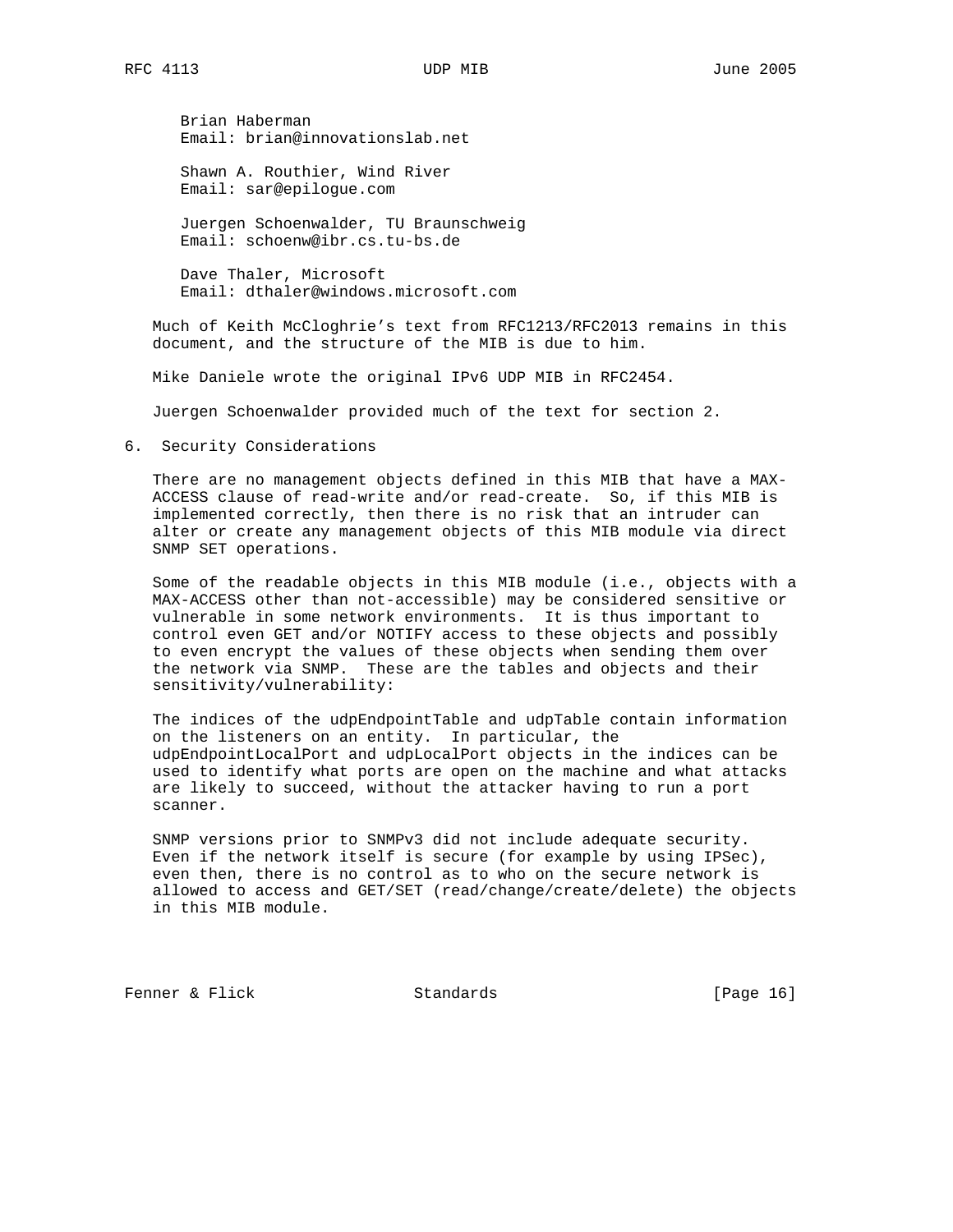It is recommended that the implementors consider the security features as provided by the SNMPv3 framework (see [RFC3410], section 8), including full support for the SNMPv3 cryptographic mechanisms (for authentication and privacy).

 Furthermore, deployment of SNMP versions prior to SNMPv3 is NOT RECOMMENDED. Instead, it is RECOMMENDED to deploy SNMPv3 and to enable cryptographic security. It is then a customer/operator responsibility to ensure that the SNMP entity giving access to an instance of this MIB module is properly configured to give access to the objects only to those principals (users) that have legitimate rights to indeed GET or SET (change/create/delete) them.

7. IANA Considerations

 The MIB module in this document uses the following IANA-assigned OBJECT IDENTIFIER values, recorded in the SMI Numbers registry:

|               | Descriptor   OBJECT IDENTIFIER value |
|---------------|--------------------------------------|
| udp<br>udpMIB | $min-2$ 7}<br>$\{$ mib-2 50          |

# 8. References

- 8.1. Normative References
	- [RFC0768] Postel, J., "User Datagram Protocol", STD 6, RFC 768, August 1980.
	- [RFC2578] McCloghrie, K., Perkins, D., and J. Schoenwaelder, "Structure of Management Information Version 2 (SMIv2)", STD 58, RFC 2578, April 1999.
	- [RFC2579] McCloghrie, K., Perkins, D., and J. Schoenwaelder, "Textual Conventions for SMIv2", STD 58, RFC 2579, April 1999.
	- [RFC2580] McCloghrie, K., Perkins, D., and J. Schoenwaelder, "Conformance Statements for SMIv2", STD 58, RFC 2580, April 1999.
	- [RFC3418] Presuhn, R., "Management Information Base (MIB) for the Simple Network Management Protocol (SNMP)", STD 62, RFC 3418, December 2002.

Fenner & Flick  $\blacksquare$  Standards [Page 17]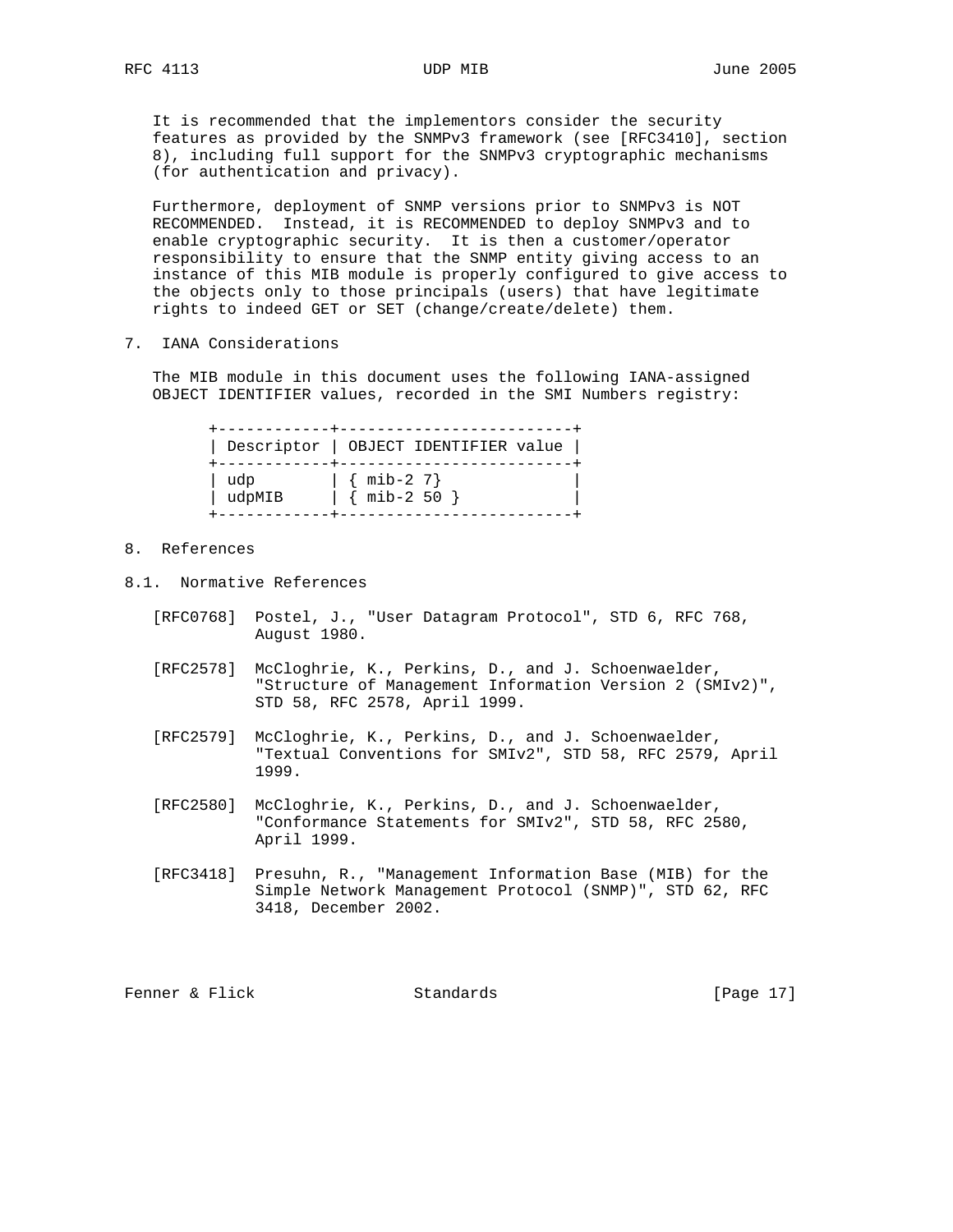- [RFC4001] Daniele, M., Haberman, B., Routhier, S., and J. Schoenwaelder, "Textual Conventions for Internet Network Addresses", RFC 4001, February 2005.
- 8.2. Informative References
	- [RFC1213] McCloghrie, K. and M. Rose, "Management Information Base for Network Management of TCP/IP-based internets:MIB-II", STD 17, RFC 1213, March 1991.
	- [RFC2013] McCloghrie, K., "SNMPv2 Management Information Base for the User Datagram Protocol using SMIv2", RFC 2013, November 1996.
	- [RFC2287] Krupczak, C. and J. Saperia, "Definitions of System-Level Managed Objects for Applications", RFC 2287, February 1998.
	- [RFC2454] Daniele, M., "IP Version 6 Management Information Base for the User Datagram Protocol", RFC 2454, December 1998.
	- [RFC2790] Waldbusser, S. and P. Grillo, "Host Resources MIB", RFC 2790, March 2000.
- [RFC3410] Case, J., Mundy, R., Partain, D., and B. Stewart, "Introduction and Applicability Statements for Internet- Standard Management Framework", RFC 3410, December 2002.

Authors' Addresses

 Bill Fenner AT&T Labs -- Research 75 Willow Rd Menlo Park, CA 94025 USA

EMail: fenner@research.att.com

 John Flick Hewlett-Packard Company 8000 Foothills Blvd. M/S 5557 Roseville, CA 95747-5557 USA

EMail: john.flick@hp.com

Fenner & Flick  $\blacksquare$  Standards [Page 18]